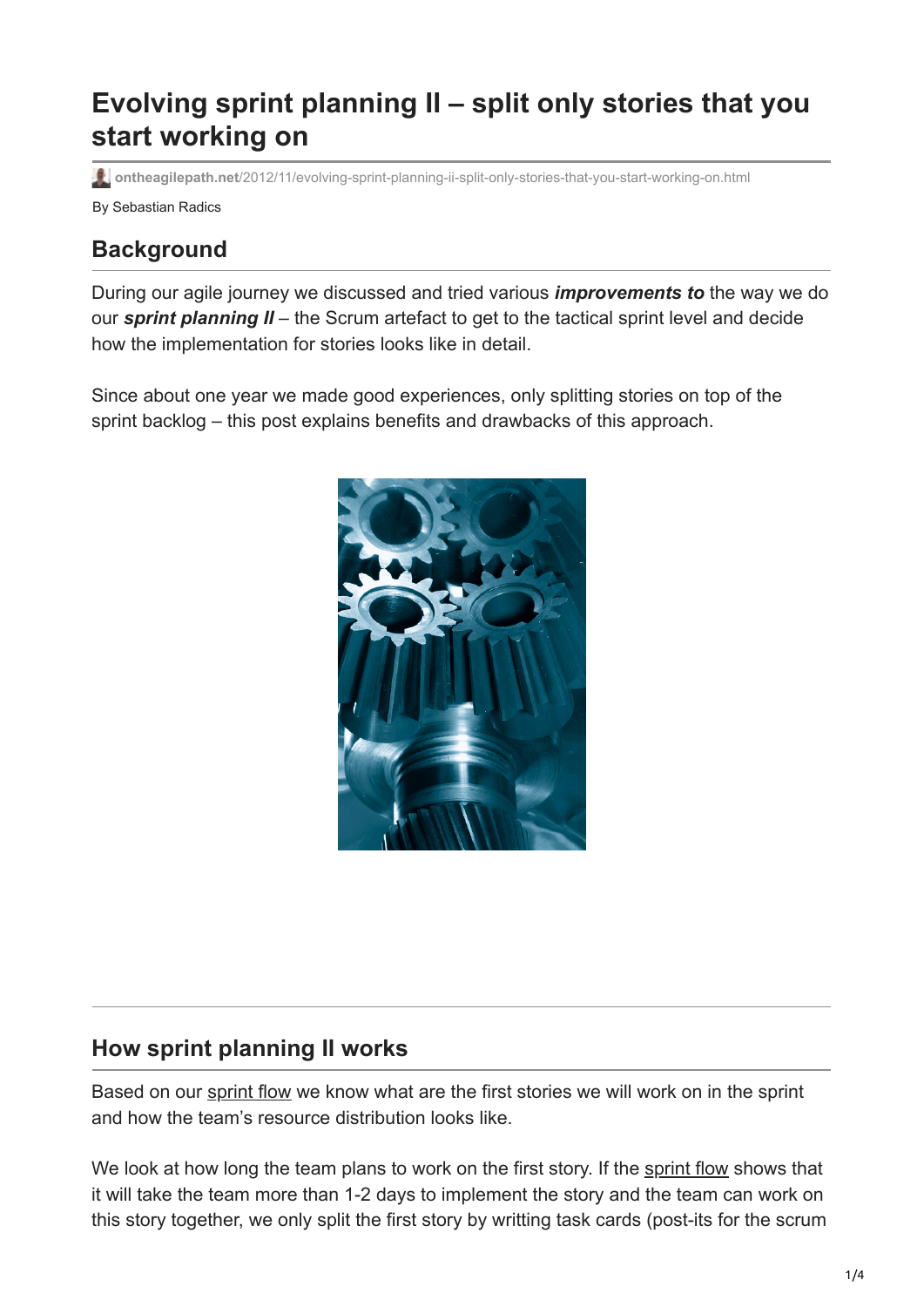board).

Sometimes the first story is too small to work on it with the whole team in parallel. If this is the case we split another story. Usually we don't have more than 2 stories splitted in the beginning.

As soon as its agreed by the team that a story implementation is being finished on this day the next story is splitted together.

Therefore the Scrum Master invites for a short story splitting session – mostly done in the team room and taking not longer than 15-30 minutes.

This means – we have many little sprint planning II sessions during the sprint.

#### **What's the benefit**



Goal is to work on as least stories in parallel as possible to:

- ensure working on the most important stories first and finish them during the sprint
- enable (enforce) team work to implement a story
	- $\circ$  ensure common understanding of the implementation done by common planning, implementation, testing and shipping
	- $\circ$  avoid cherry picking for tasks as this often occured when the current story was nearly finished and only default tasks (like preparing deployment, round trip testing, documentation,…) were left and a new story already attracted developers eyes  $\ddots$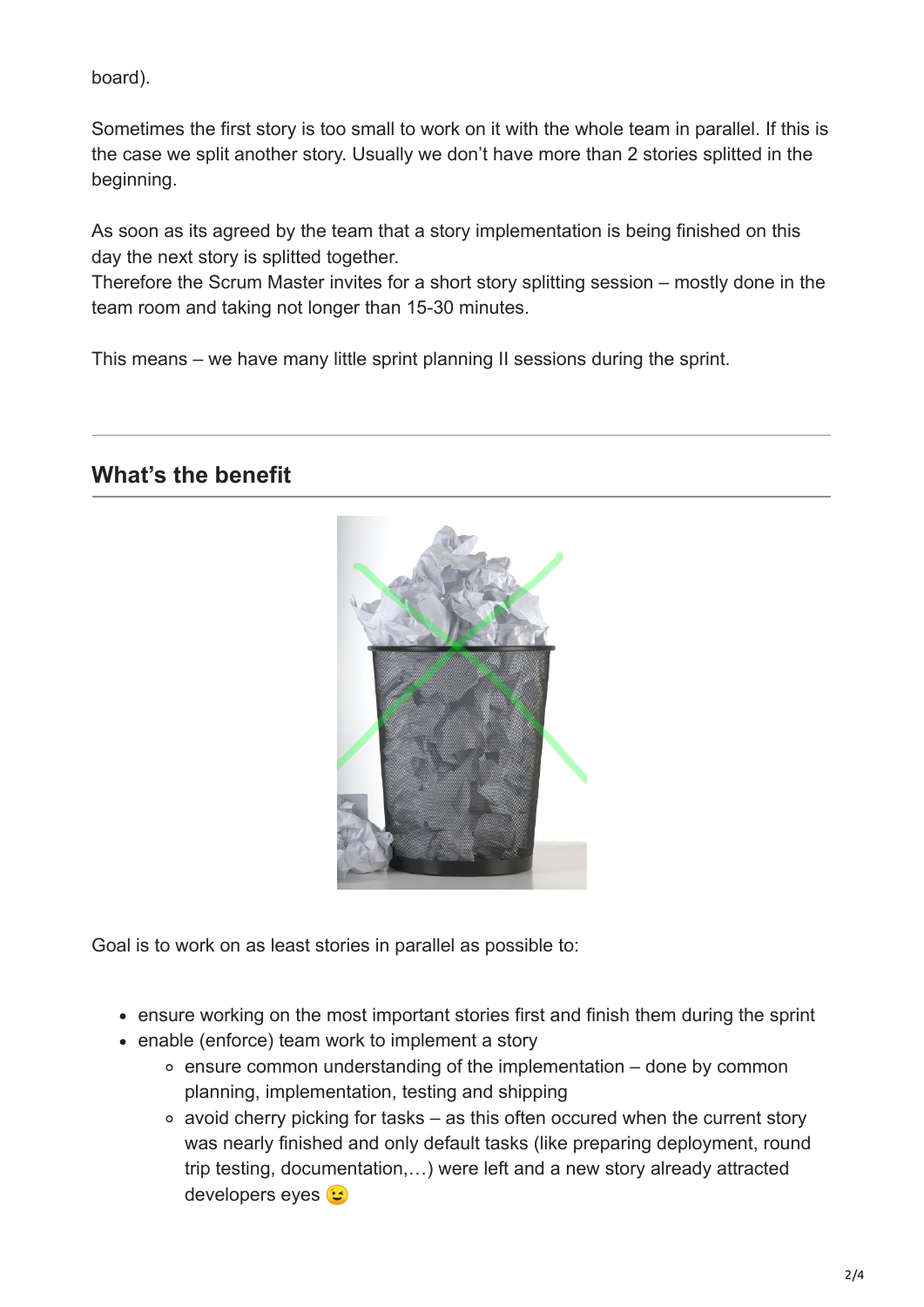- think about implementation details with the experience of previous stories and with least repetition necessary – sounds odd, but sometimes remembering task cards written 2 weeks ago can get a hard task and if stories belong thematically together implementation of story 1 can make tasks obsolete for story 2. At the end – *DON'T PRODUCE WASTE*
- easy sprint overview

With this approach for sprint planning II the goal can be achieved – as:

- $\bullet$  the whole team is focussed on implementing a story together as a team
- cherry picking is limitted to one story  $\odot$
- time investment is at the latest point in time and with this waste is reduced as all changes for the implementation caused by new information during the sprint are anticipated
- the board remains clean for the team and the clear focus on finishing stories is visible on the board too.
- the team decides when the next stories can be opened. There is a common understanding where we are in a story and why it can make sense to start working on the next story.

In addition:

- the bulky sprint planning II in the beginning of the sprint becomes smaller, more lightweight and energized. At least in the past we experienced less energy meetings as we already had a energy consuming sprint planning I meeting before.
- $\bullet$  through the more lightweight approach you automatically allow deeper insights and technical discussions for the story at hand, as it's not the goal to finish it for all stories but to focus on the one to start with.

# **What you need to prepare**

- replace hour based burndown charts with story based burndown charts or the sprint flow – as decribed in [Visualize sprint progress – an alternative to burndown charts](http://www.ontheagilepath.net/2012/11/visualize-sprint-progress-alternative.html)
- ensure a common understanding how to work as a team on a story
- have a team are where splitting the next story is not a big deal with reservation of meeting rooms, changing locations,…

# **Drawbacks with this approach**

- hour based burndown charts don't really work with it (as you can't count your hours in the beginning or you need to work with placeholders for not yet splitted stories)
- your sprint commitment needs to be done in sprint planning I and relies more on gut feeling (*with this we had less problems in the past*) as you don't have all stories technically clarified in detail.